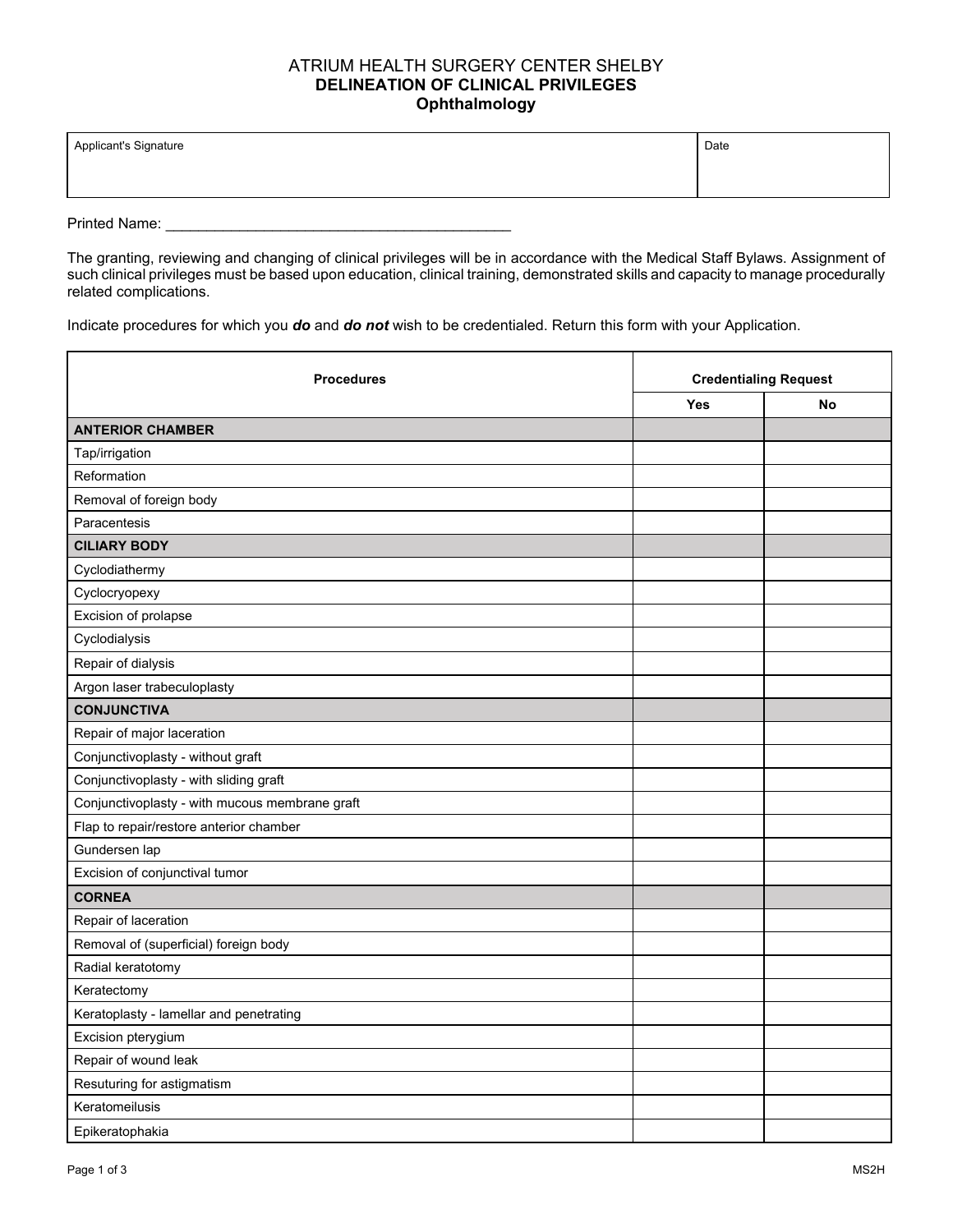## **DELINEATION OF CLINICAL PRIVILEGES - Ophthalmology** - *(continued)*

| <b>Procedures</b>                                                | <b>Credentialing Request</b> |    |
|------------------------------------------------------------------|------------------------------|----|
|                                                                  | <b>Yes</b>                   | No |
| <b>EXTRAOCULAR MUSCLES</b>                                       |                              |    |
| Strabismus procedure                                             |                              |    |
| <b>Biopsy</b>                                                    |                              |    |
| Repair of laceration                                             |                              |    |
| Repair of wound, extraocular muscle, tendon or                   |                              |    |
| Tenon's capsule                                                  |                              |    |
| <b>IRIS</b>                                                      |                              |    |
| Iridotomy                                                        |                              |    |
| Iridectomy                                                       |                              |    |
| Excision of lesion                                               |                              |    |
| Repair of prolapse                                               |                              |    |
| Repair of dialysis                                               |                              |    |
| Laser photocoagulation                                           |                              |    |
| Iridoplasty                                                      |                              |    |
| <b>LACHRIMAL SYSTEM</b>                                          |                              |    |
| Irrigation and drainage                                          |                              |    |
| Dilation/probe/irrigation - under general anesthesia             |                              |    |
| Intubation w/silicone tube                                       |                              |    |
| Punctal & canalicular exploration with or without plastic repair |                              |    |
| <b>LENS</b>                                                      |                              |    |
| Discission                                                       |                              |    |
| Capsulotomy                                                      |                              |    |
| Extraction - extracapsular                                       |                              |    |
| Extraction - intracapsular                                       |                              |    |
| Extraction with IOL implant                                      |                              |    |
| Removal/reposition of IOL                                        |                              |    |
| Exchange of IOL (Replacement)                                    |                              |    |
| Yag laser capsulotomy                                            |                              |    |
| <b>LIDS</b>                                                      |                              |    |
| Repair major laceration                                          |                              |    |
| Repair marginal laceration                                       |                              |    |
| Canthoplasty                                                     |                              |    |
| Tarsorrhaphy                                                     |                              |    |
| Blepharoplasty                                                   |                              |    |
| Excision of lesion with reconstruction/plastic repair            |                              |    |
| Excision of lesion with skin graft                               |                              |    |
| Punctal repair                                                   |                              |    |
| Entropion repair                                                 |                              |    |
| Ectropion repair                                                 |                              |    |
| Ptosis repair                                                    |                              |    |
| Dermatochalasis repair                                           |                              |    |